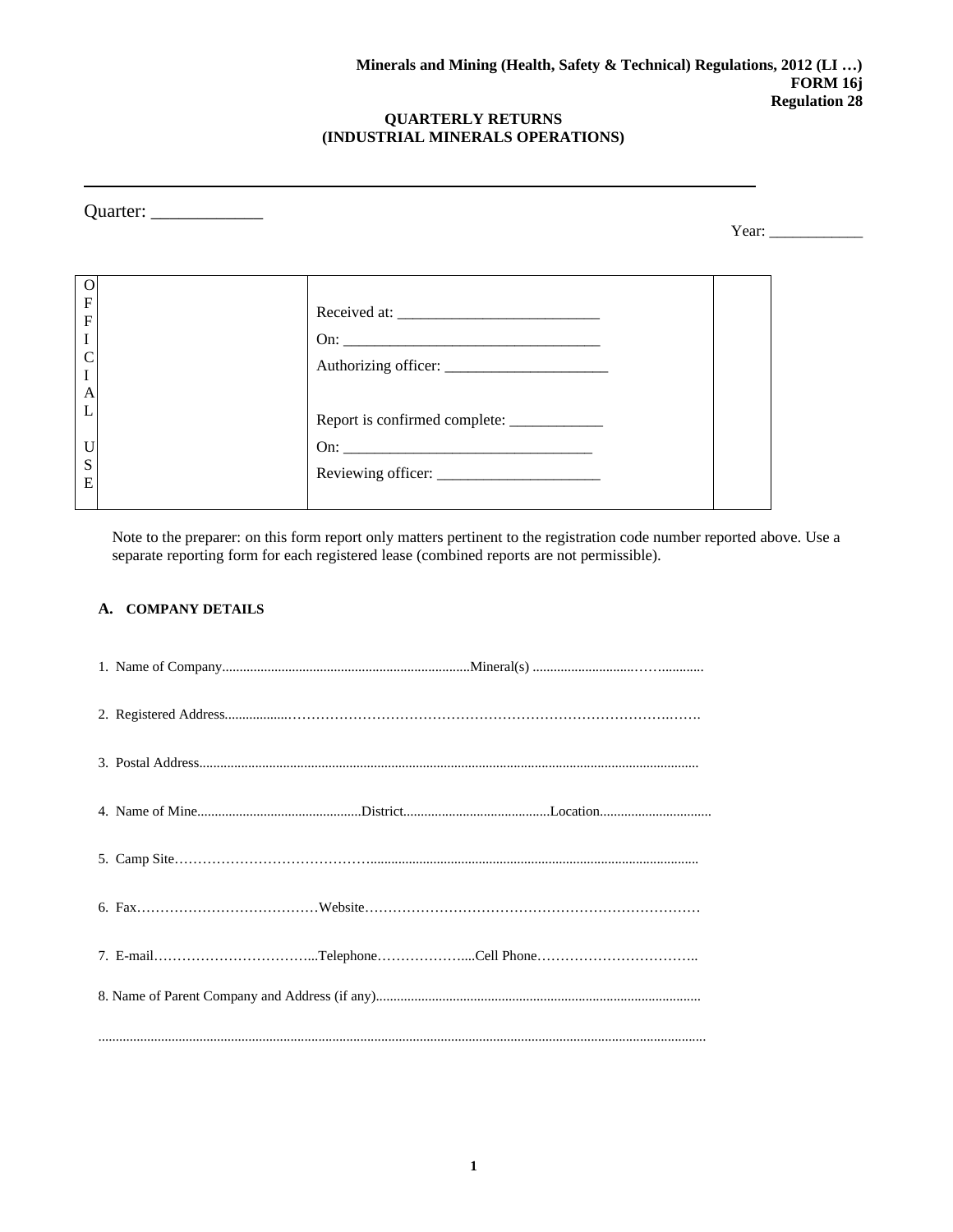### **1. COMPANY DIRECTORS**

| <b>Name of Director</b> | <b>Nationality</b> |
|-------------------------|--------------------|
|                         |                    |
|                         |                    |
|                         |                    |
|                         |                    |
|                         |                    |

## **2. COMPANY SHAREHOLDING**

| Name of Shareholder | <b>Nationality</b> | % Shareholding |
|---------------------|--------------------|----------------|
| a)                  | .                  |                |
| b)                  | .                  |                |
|                     | .                  |                |
|                     | .                  |                |
| e)                  | .                  |                |

## **3. DIRECTORS OF PARENT COMPANY**

| <b>Name of Director</b> | <b>Nationality</b> |
|-------------------------|--------------------|
|                         |                    |
|                         |                    |
|                         |                    |
|                         |                    |
|                         |                    |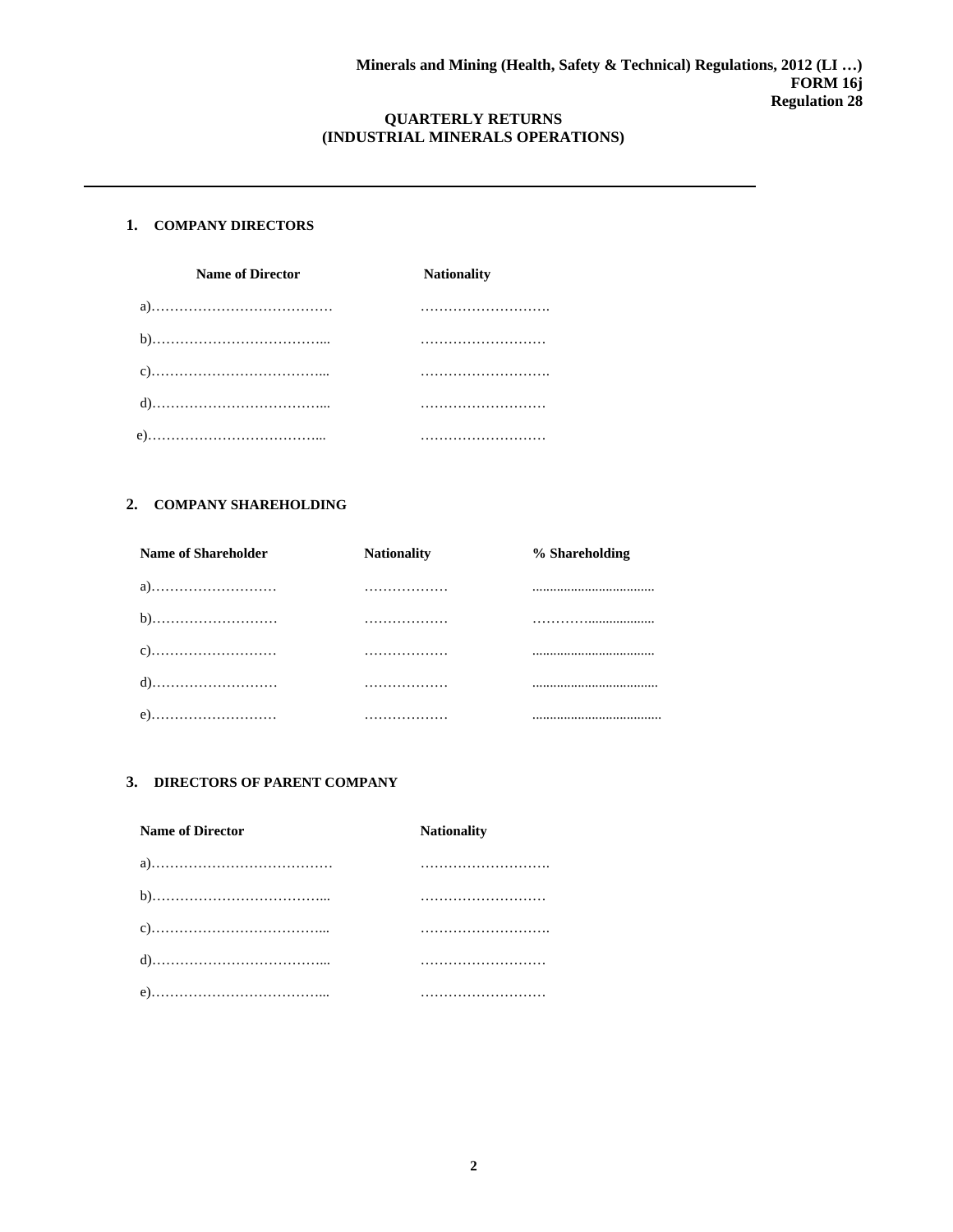## **4. KEY SHAREHOLDERS OF PARENT COMPANY**

| Name of Shareholder | <b>Nationality</b> | % Shareholding |
|---------------------|--------------------|----------------|
| a)                  | .                  |                |
|                     | .                  |                |
|                     | .                  |                |
|                     | .                  |                |
| e)                  | .                  |                |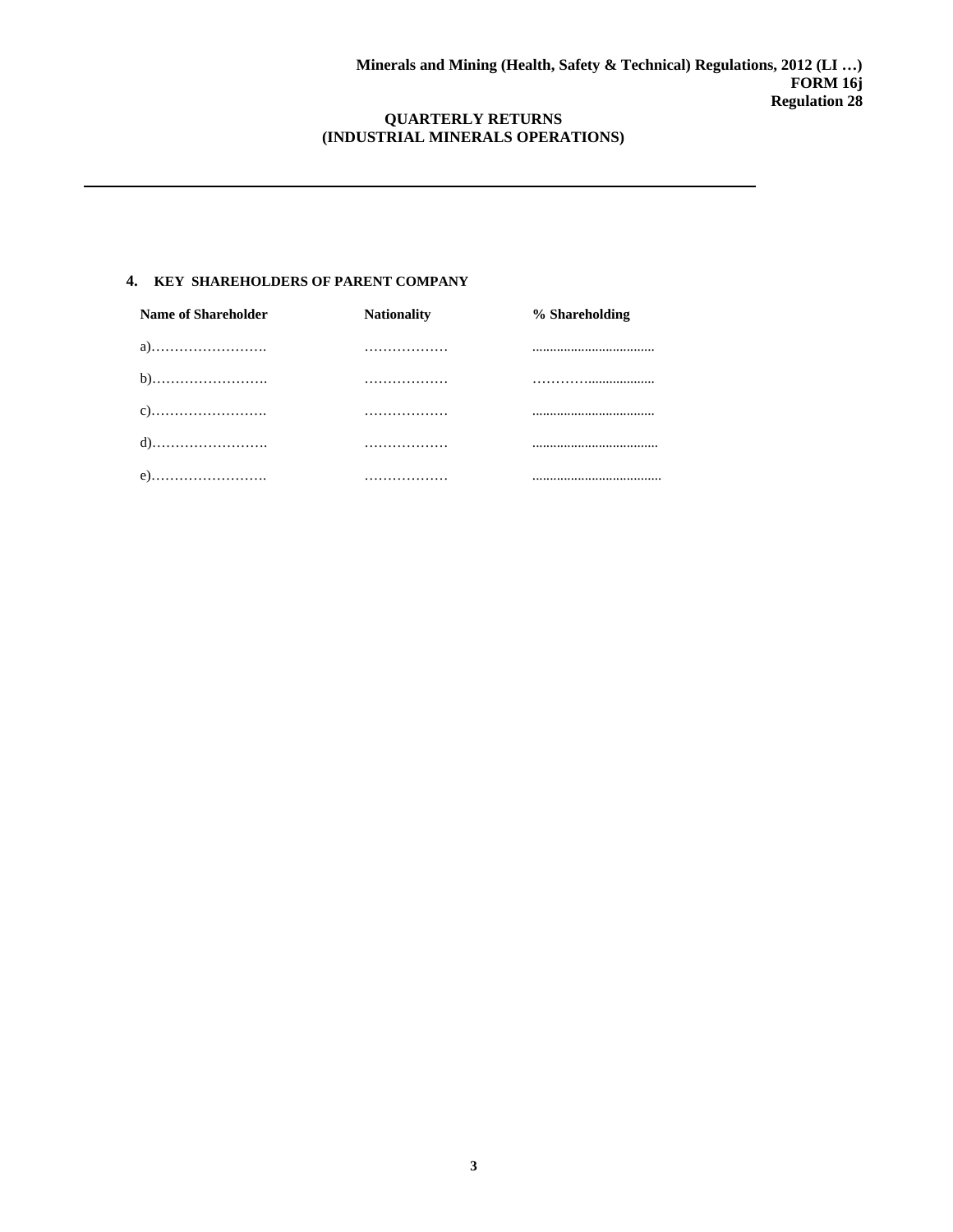#### **B. GEOLOGICAL SUMMARY**

|                             | Tonnage<br>(metric tonnes) |
|-----------------------------|----------------------------|
| Proven Ore Reserve*         |                            |
| Probable Ore Reserve*       |                            |
| <b>Total Reserve:</b>       |                            |
| Measured Mineral Resource*  |                            |
| Indicated mineral Resource* |                            |
| Inferred Mineral Resource*  |                            |
| <b>Total Resource:</b>      |                            |

\*According to JORC (Australasian Joint Ore Reserves Code for Exploration Results, Mineral Resources and Ore Reserves).

## **C. MINING SUMMARY**

- **i.** Mining Method ...............................................................................
- ii. Contract/ Owner Mining (circle appropriate) Name of Contractor (if applicable)...................................
- **iii.** Type of Rock..........................

## **iv. Monthly Production and Revenue Report**

#### **a. Production Summary**

|                   | <b>Month (Tonnes)</b> | Cumulative (month to date) |
|-------------------|-----------------------|----------------------------|
| <b>Rock Mined</b> |                       |                            |
| Rock Crushed      |                       |                            |

#### **b. Classification of End Products**

| <b>Aggregate Sizes</b> | Volume Produced $(m^3)$ | Volume Sold $(m^3)$ | Value of Aggregates |
|------------------------|-------------------------|---------------------|---------------------|
|                        |                         |                     | Sold (GHC)          |
|                        |                         |                     |                     |
| $\frac{3}{4}$          |                         |                     |                     |
| 5/8                    |                         |                     |                     |
| $3/8$                  |                         |                     |                     |
| 1.5                    |                         |                     |                     |
| Dust                   |                         |                     |                     |
| <b>Boulders</b>        |                         |                     |                     |
| $0 - 60$               |                         |                     |                     |
| $0 - 40$               |                         |                     |                     |
| 51 Crusher Run         |                         |                     |                     |
| Total                  |                         |                     |                     |

**v.** Equipment Acquired (List All)

| Type | Number | Capacity | Owner (Contractor /<br>Mother Company) | Value (US\$) |
|------|--------|----------|----------------------------------------|--------------|
|      |        |          |                                        |              |
|      |        |          |                                        |              |
|      |        |          |                                        |              |
|      |        |          |                                        |              |
|      |        |          |                                        |              |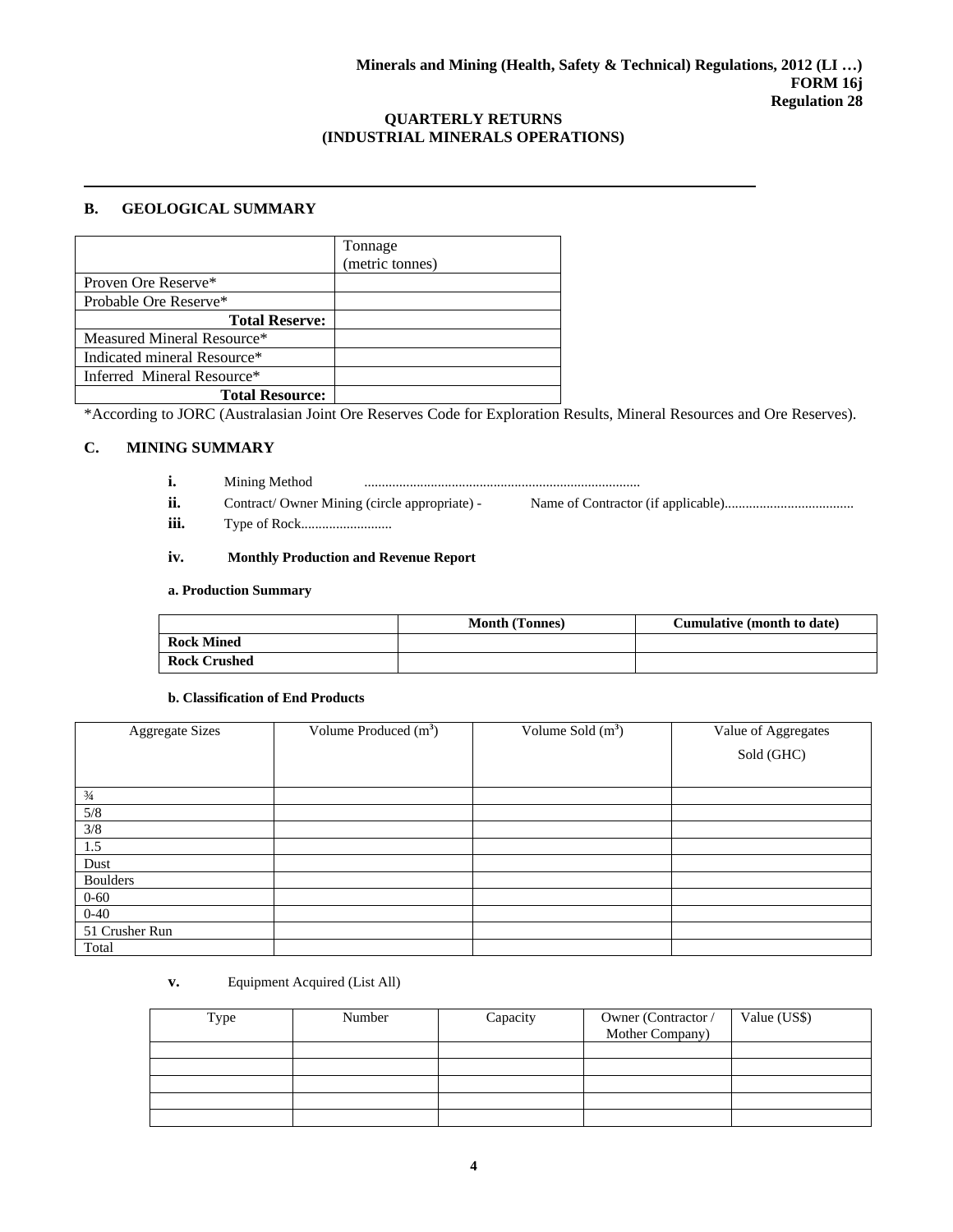#### **vi. Mine Development**

- Ramp Extension
- Road Construction
- **Drilling**
- Other Infrastructure

## **D. PRODUCTION EXPENDITURE**

**i.** Average Monthly Foreign Exchange Rate Applied (Cedis/US\$) .....................

|    |                                                      | FC (US\$) | LC $(GH\n)$ ** |
|----|------------------------------------------------------|-----------|----------------|
|    | ii. Total Cash Cost                                  | .         | .              |
|    | iii. Total Cost                                      |           | .              |
|    | <b>Total Cost Details:</b><br>iv.                    |           |                |
| a) | Salaries and Wages (Gross)                           |           |                |
|    | i.<br>Local                                          |           |                |
|    | ii.<br>Foreign                                       |           |                |
| b) | <b>Bank Interest</b>                                 |           | .              |
| c) | <b>Interest to Affiliate</b>                         | .         |                |
| d) | Royalty Payable $(\text{\ensuremath{\mathfrak{e}}})$ |           |                |
| e) | Royalty paid $(4)$ ***                               |           |                |
| f) | Corporate Tax                                        |           |                |
| g) | Depreciation (for tax)                               |           |                |
| h) | SSF by Employer                                      |           |                |
| i) | Consumables                                          |           |                |
| j) | <b>Utilities</b>                                     |           |                |
| k) | Fuel                                                 |           |                |
| I) | <b>Maintenance Cost</b>                              |           |                |

#### **TOTAL**

\*FC = Cost incurred in foreign currency for specific activities/cost item \*\*LC = Cost incurred in local currency for specific activities/cost item \*\*\*Royalty Paid: Attach a copy of IRS receipts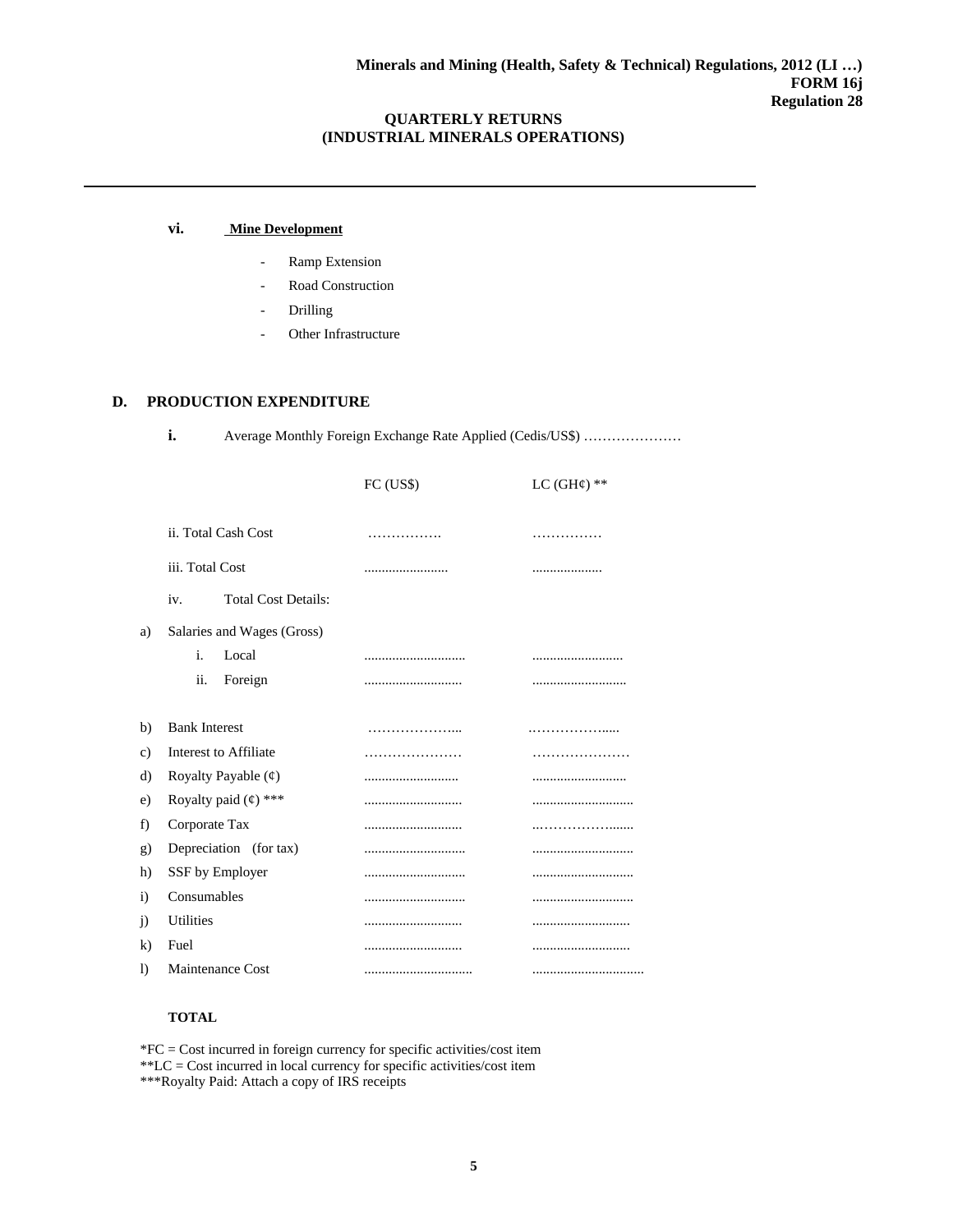## **E. CONSUMABLES AND UTILITY CONSUMPTION**

|                      | Country of | Quantity | Unit of Measure | Price/Unit         |         | Value  |
|----------------------|------------|----------|-----------------|--------------------|---------|--------|
|                      | Origin     | Consumed |                 |                    | FC US\$ | LC GHC |
| Item                 |            |          |                 |                    |         |        |
| Explosives           |            |          |                 |                    |         |        |
| (List types)         |            |          |                 |                    |         |        |
|                      |            |          |                 |                    |         |        |
| Petrol               |            |          |                 |                    |         |        |
| Diesel               |            |          |                 |                    |         |        |
| Lubricants           |            |          |                 |                    |         |        |
| Cement               |            |          |                 |                    |         |        |
| <b>Spare Parts</b>   |            |          |                 |                    |         |        |
| Others (Please List) |            |          |                 |                    |         |        |
|                      |            |          |                 | <b>Total Value</b> |         |        |

## **i. Explosive Consumption Details**

| Type | Stock Beginning of<br>Month | <b>Quantity Used During</b><br>The Month | <b>Cumulative Quantity</b><br><b>Used To Date</b> | <b>Stock End of Month</b> |
|------|-----------------------------|------------------------------------------|---------------------------------------------------|---------------------------|
|      |                             |                                          |                                                   |                           |
|      |                             |                                          |                                                   |                           |
|      |                             |                                          |                                                   |                           |
|      |                             |                                          |                                                   |                           |
|      |                             |                                          |                                                   |                           |
|      |                             |                                          |                                                   |                           |
|      |                             |                                          |                                                   |                           |

## **ii. Explosive Receipts and Transfers**

| <b>Type</b>          | Name and Address of Persons | Name and Address of Persons | Quantity Transferred or |
|----------------------|-----------------------------|-----------------------------|-------------------------|
|                      | to Whom Transferred         | From Whom Received          | Received                |
| Super Power 90,80mm  |                             |                             |                         |
| <b>Boosters</b>      |                             |                             |                         |
| <b>ANFO</b>          |                             |                             |                         |
| <b>Safety Fuse</b>   |                             |                             |                         |
| Others (Please List) |                             |                             |                         |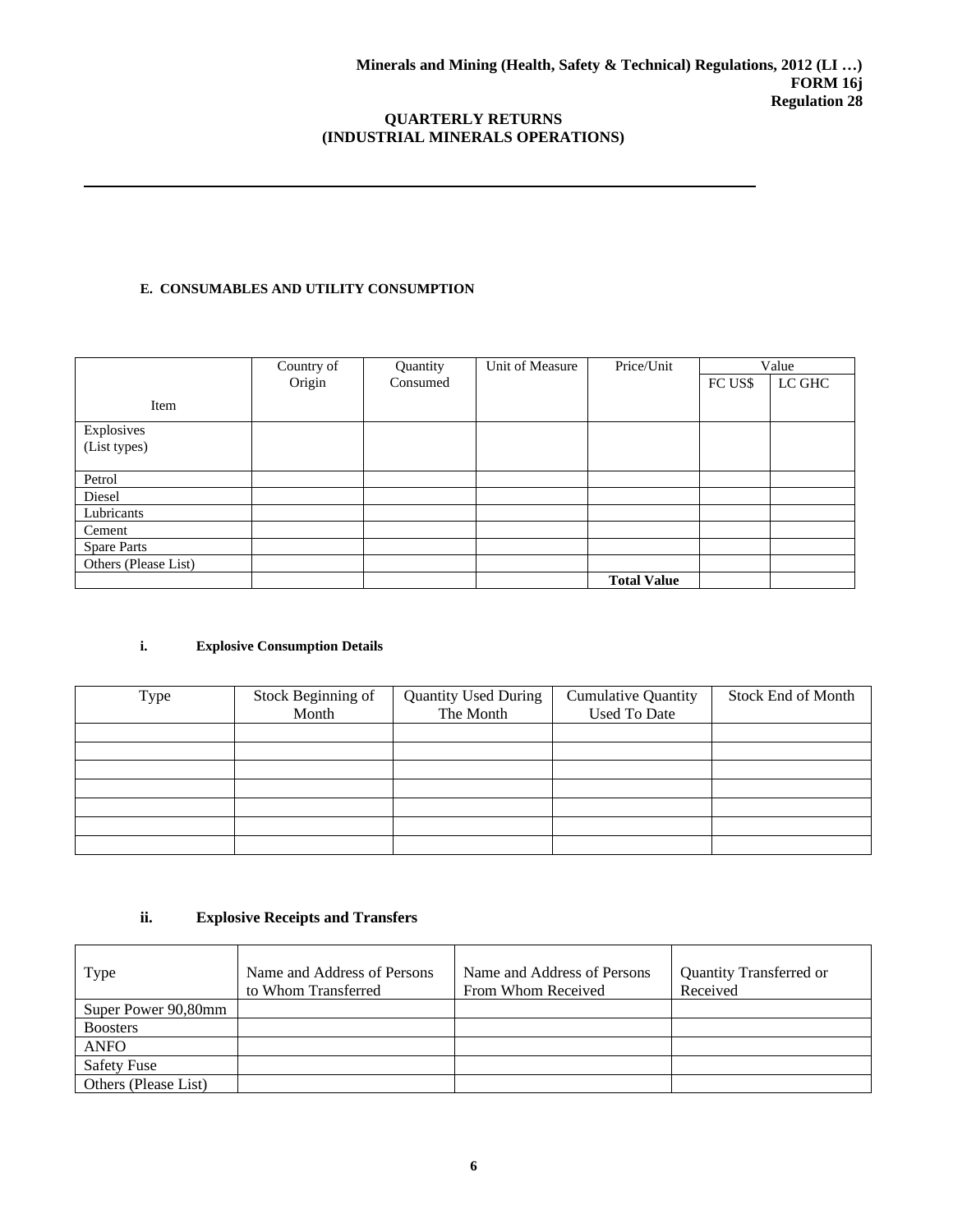**iii**. Utilities Details:

|                          |                |                   |                      |                | Cost     |                      |
|--------------------------|----------------|-------------------|----------------------|----------------|----------|----------------------|
| a.                       | Electricity    | <b>Price/Unit</b> | Consumption<br>(kwh) | Power<br>(kvh) | FC (USS) | LC(GH <sup>c</sup> ) |
| $\overline{\phantom{a}}$ | Self generated |                   |                      |                |          |                      |
| $\overline{\phantom{a}}$ | National Grid  |                   |                      |                |          |                      |
| <b>Total</b>             |                |                   |                      |                |          |                      |

| b.                       | Water         |                   |                         | Cost      |          |  |
|--------------------------|---------------|-------------------|-------------------------|-----------|----------|--|
|                          |               | <b>Price/Unit</b> | Consumption<br>(Litres) | FC (US\$) | LC (GH¢) |  |
| $\overline{\phantom{0}}$ | Self produced |                   |                         |           |          |  |
| $\overline{\phantom{0}}$ | National Grid |                   |                         |           |          |  |
| <b>Total</b>             |               |                   |                         |           |          |  |

|                         | Cost      |                      |  |  |  |  |
|-------------------------|-----------|----------------------|--|--|--|--|
|                         | FC (US\$) | LC(GH <sup>c</sup> ) |  |  |  |  |
| Telecommunication<br>c. |           |                      |  |  |  |  |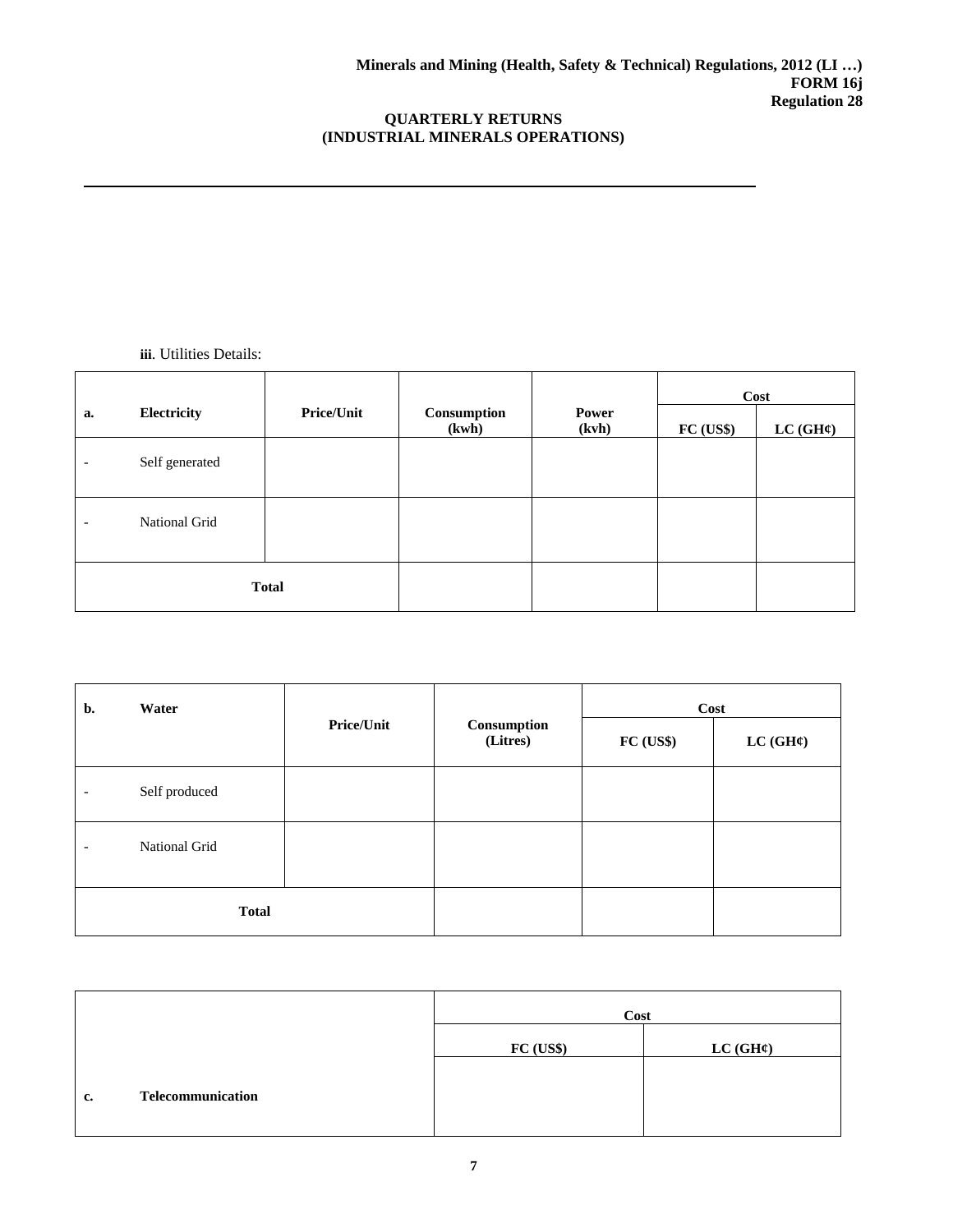# **F. MONTHLY SUMMARY LABOUR RETURNS**

|                    | Expatriat<br>$\mathbf{e}$ | Ghanaia<br>n Senior | Ghanaia<br>n Junior | Expatriat<br>$\mathbf{e}$ | Contractors<br>Ghanaia<br>n Senior | Ghanaia<br>n Junior | Skille<br>$\mathbf d$<br>Labou<br>$\mathbf r$ | Unskille<br>d labour | Local<br>Casual<br>Labour | Total |
|--------------------|---------------------------|---------------------|---------------------|---------------------------|------------------------------------|---------------------|-----------------------------------------------|----------------------|---------------------------|-------|
| Male               |                           |                     |                     |                           |                                    |                     |                                               |                      |                           |       |
| Femal<br>${\bf e}$ |                           |                     |                     |                           |                                    |                     |                                               |                      |                           |       |
| Total              |                           |                     |                     |                           |                                    |                     |                                               |                      |                           |       |

\*Indicate the total number of people employed from the community:

Male............... Female............. Total.....................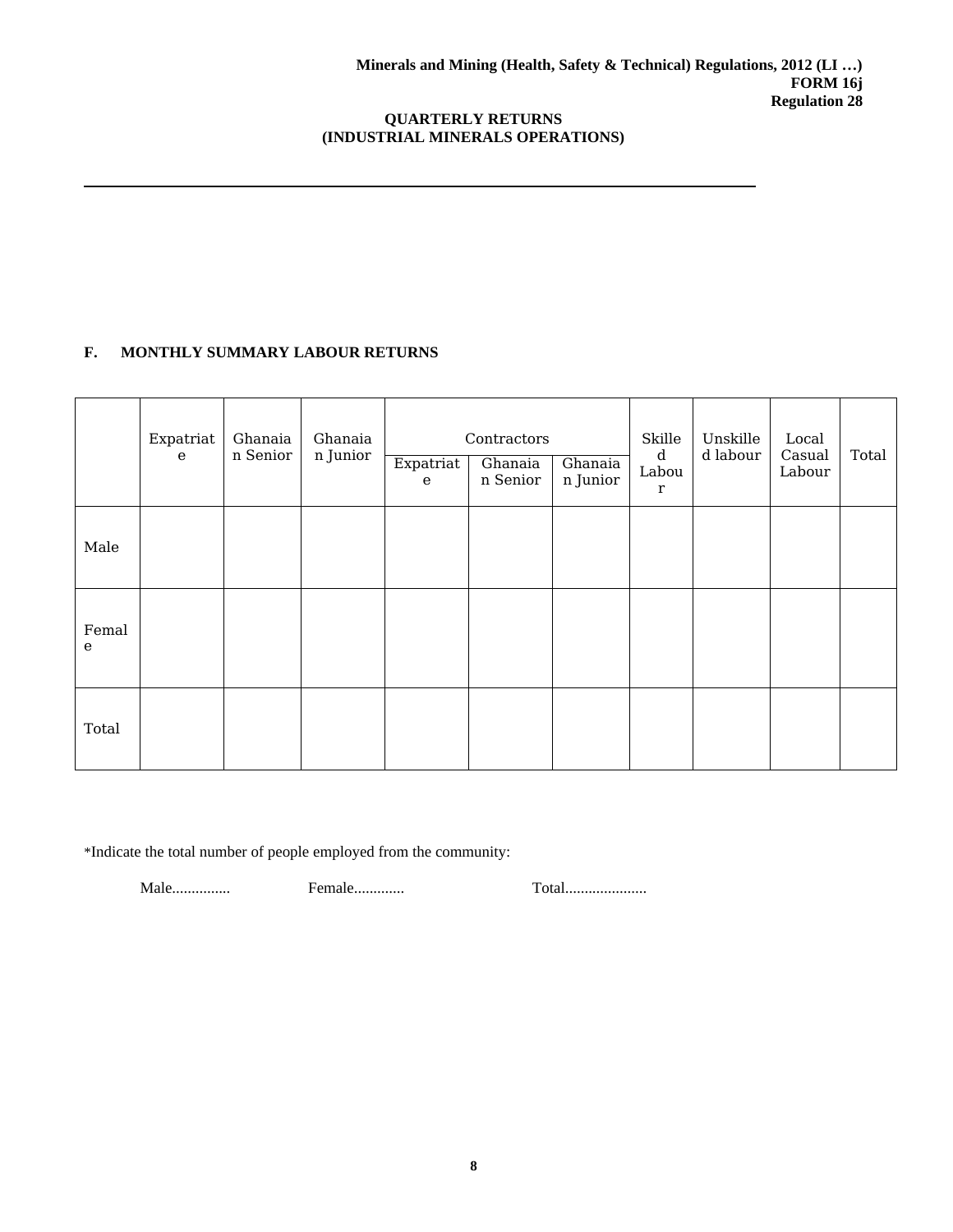## G. ENVIRONMENTAL AND SOCIAL BRIEF

**Environmental Impact and Mitigation Measures** 

**Social Impact and Mitigation Measures** 

**Corporate Social Responsibility (CSR) Projects and their Financial Values** 

**Occupational Health and Safety Issues**